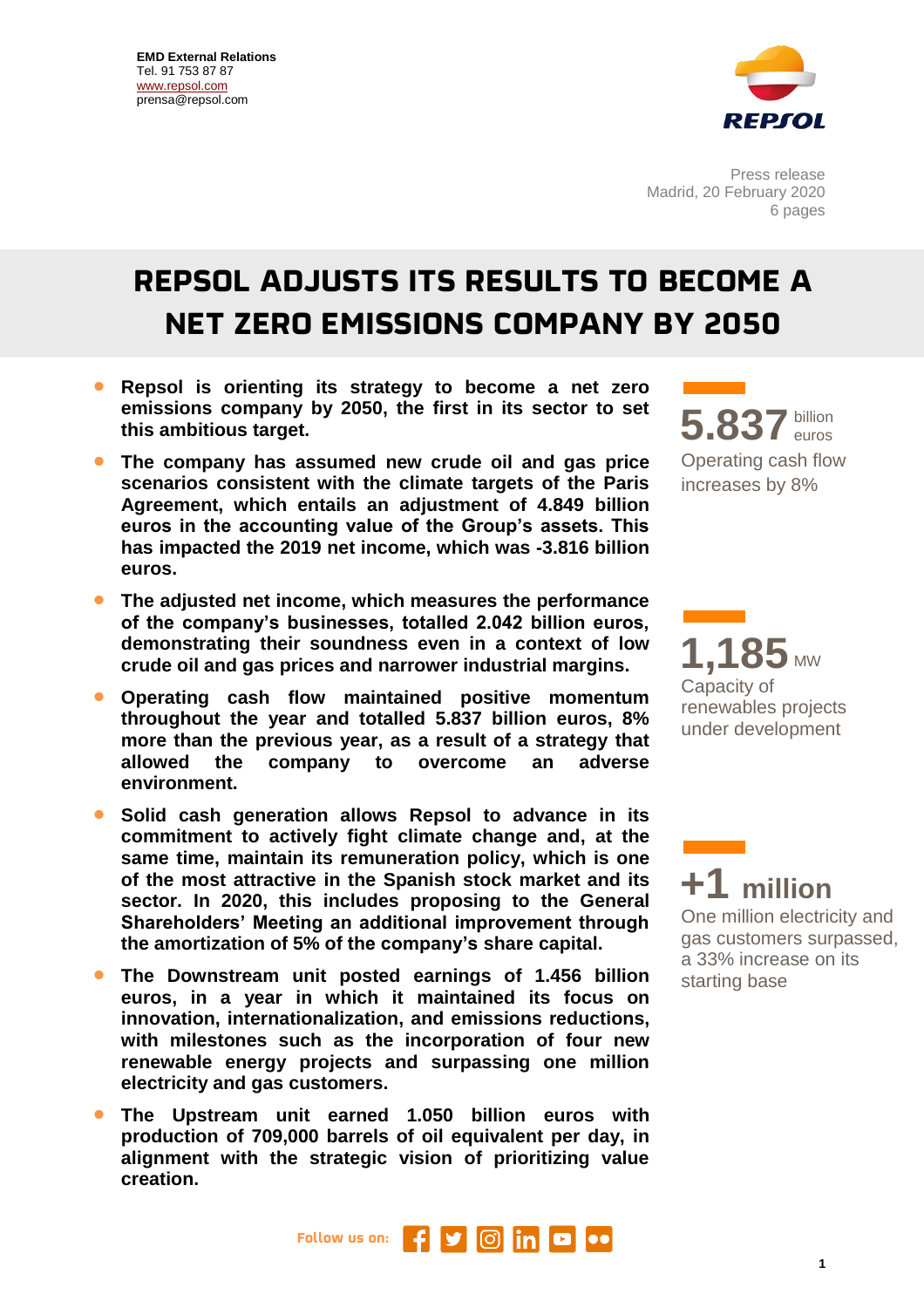

Repsol posted a net income of -3.816 billion euros in 2019 as a result of the adjustments undertaken to lay the groundwork for the company's new strategic orientation to reach net zero emissions by 2050. This result, compared to the 2.341 billion euros achieved in 2018, essentially reflects a correction of 4.849 billion euros in the accounting value of certain assets after assuming a new crude oil and gas price scenario consistent with the climate targets of the Paris Agreement.

On December 2, 2019, Repsol announced that it was orienting its [strategy to become a net](https://www.repsol.com/en/press-room/press-releases/2019/repsol-will-be-a-net-zero-emissions-company-by-2050.cshtml)  [zero emissions company by 2050,](https://www.repsol.com/en/press-room/press-releases/2019/repsol-will-be-a-net-zero-emissions-company-by-2050.cshtml) making it the first in its sector to set this ambitious target consistent with the goals of the Paris Agreement, thus aspiring to limit global warming to below 1.5 degrees Celsius with respect to pre-industrial levels. To achieve this, the company is envisaging a progressive reduction of its carbon intensity indicator, using 2016 as the baseline: a 10% reduction by 2025, 20% by 2030 and 40% by 2040, in order to advance towards net zero  $CO<sub>2</sub>$  emissions in 2050.

This new strategic orientation demonstrates the company's commitment to the fight against climate change and strengthens its determination to lead the energy transition, in line with the targets of the Paris Summit and the Sustainable Development Goals of the United Nations.

Repsol is the first company in its sector to have set a target of net zero emissions by 2050

Adjusted net income, which specifically measures the performance of the company's businesses, totalled 2.042 billion euros, compared to 2.352 billion euros the previous year. This figure, obtained in an environment in which crude oil and gas prices fell considerably and slimmer international margins were recorded in the industrial businesses, reflects

Repsol's strength and ability to generate value.

In this regard, in 2019, the average Brent crude price fell to 64.20 dollars, 10% less than in 2018, while the WTI declined 12% to an annual average of 57 dollars per barrel. For its part, the Henry Hub average gas price dropped 16%, to 2.60 dollars per MBtu.

Despite this unfavorable context, the company increased its operating cash flow by 8%, to 5.837 billion euros.

In July 2019, this strength in cash flow led the Board of Directors to decide to propose at the next General Shareholders' Meeting an increase in shareholder compensation through the amortization of 5% of the share

Repsol increased its operating cash flow by 8% to 5.837 billion euros

capital as of December 31, 2018. This will be added to the amortizations that will be carried out in relation to the scrip dividend. A share buy-back program, related to the 5% share capital reduction, is expected to be launched before the General Shareholders' Meeting that is scheduled to be celebrated in May.

The decision comes in addition to the agreed dividend improvement which, with an annualized 8% increase with respect to 2017, will rise to 1 euro gross per share in 2020 under the scrip dividend formula and the corresponding capital reduction to avoid any dilution.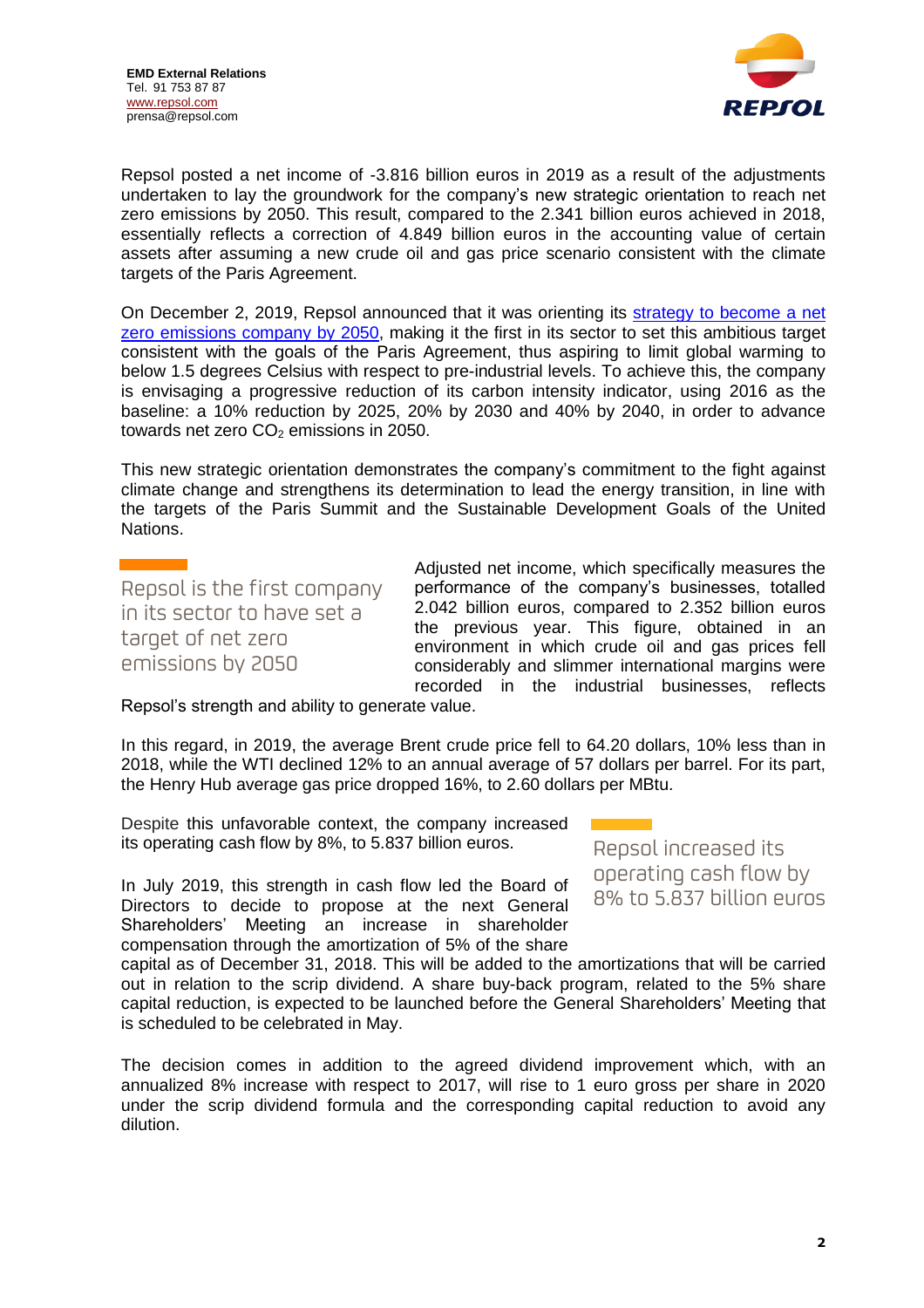

Repsol's remuneration policy is among the most attractive on the Spanish stock market and in its sector worldwide. The company enjoys the recognition of investors, who also support its efforts to fight climate change, as demonstrated by the Transition Pathway Initiative (TPI). In 2019, this association, that includes sixty of the largest international investors managing an asset portfolio of over 18 trillion dollars, named Repsol as one of only two companies in its sector worldwide that had a strategy compatible with the targets of the Paris Agreement. Additionally, at the end of January 2020, Repsol was included in the FTSE TPI Climate Transition Index, the only stock market index aligned with the targets of the Paris Agreement.

The Climate Action 100+ initiative, that includes more than 450 international investors managing over 39 trillion dollars, together with the Institutional Investors Group on Climate Change (IIGCC), with over 200 members representing more than 30 trillion dollars, have also recognized Repsol "for committing itself to aligning its activities and investments with the goals of the Paris Agreement." "By creating a path to firmly transition towards net zero emissions and setting interim decarbonisation targets, Repsol has set a higher benchmark for the industry," they said.

Furthermore, Standard & Poor's ranks Repsol among the companies in its sector with the most advanced sustainability strategy, and it assesses the diversification of its businesses and its firm commitment to the Paris Agreement very positively.

## **Downstream: international growth and in renewables**

The Downstream unit (Refining, Chemicals, Mobility, Lubricants, LPG, Trading, Gas Wholesaling, and Repsol Electricidad y Gas) achieved earnings of 1.456 billion euros, compared to the 1.583 billion the previous year. The unit showed its robustness in a year in which it had to face weaker industrial margins, while Trading, Peru, Mobility, and Lubricants improved their performance, to which can also be added a positive contribution by the electricity and gas business.

During the year, the company continued its growth in the electricity and gas business, [surpassing the one million customer](https://www.repsol.com/en/press-room/press-releases/2019/repsol-passes-the-one-million-electricity-and-gas-customer-mark.cshtml) mark, while also adding new renewable generation assets.

Repsol has surpassed one million electricity and gas customers and has increased its portfolio of renewables projects

Repsol has consolidated itself as a significant player in the generation of low-carbon emissions electricity on the Iberian Peninsula, with a total installed capacity of 2,952 MW and plans underway to add another 1,185 MW. In addition, the company increased its lowcarbon electricity generation capacity target for 2025 to 7,500 MW, which represents an additional 3,000

MW with respect to its previous target. This is joined by the start of the expansion into other markets to become a relevant international player in renewable energy.

Repsol continued making progress as a leader in mobility and **acquired the electric-charging** [network and energy marketing services of Ibil,](https://www.repsol.com/en/press-room/press-releases/2019/repsol-and-ibil-strengthen-their-position-in-electric-vehicle-charging.cshtml) along with the assets and contracts associated with these activities. This transaction consolidates Repsol's commitment to developing the mobility of the future, an area in which it will play a key role as the leading supplier of energy for this sector in Spain.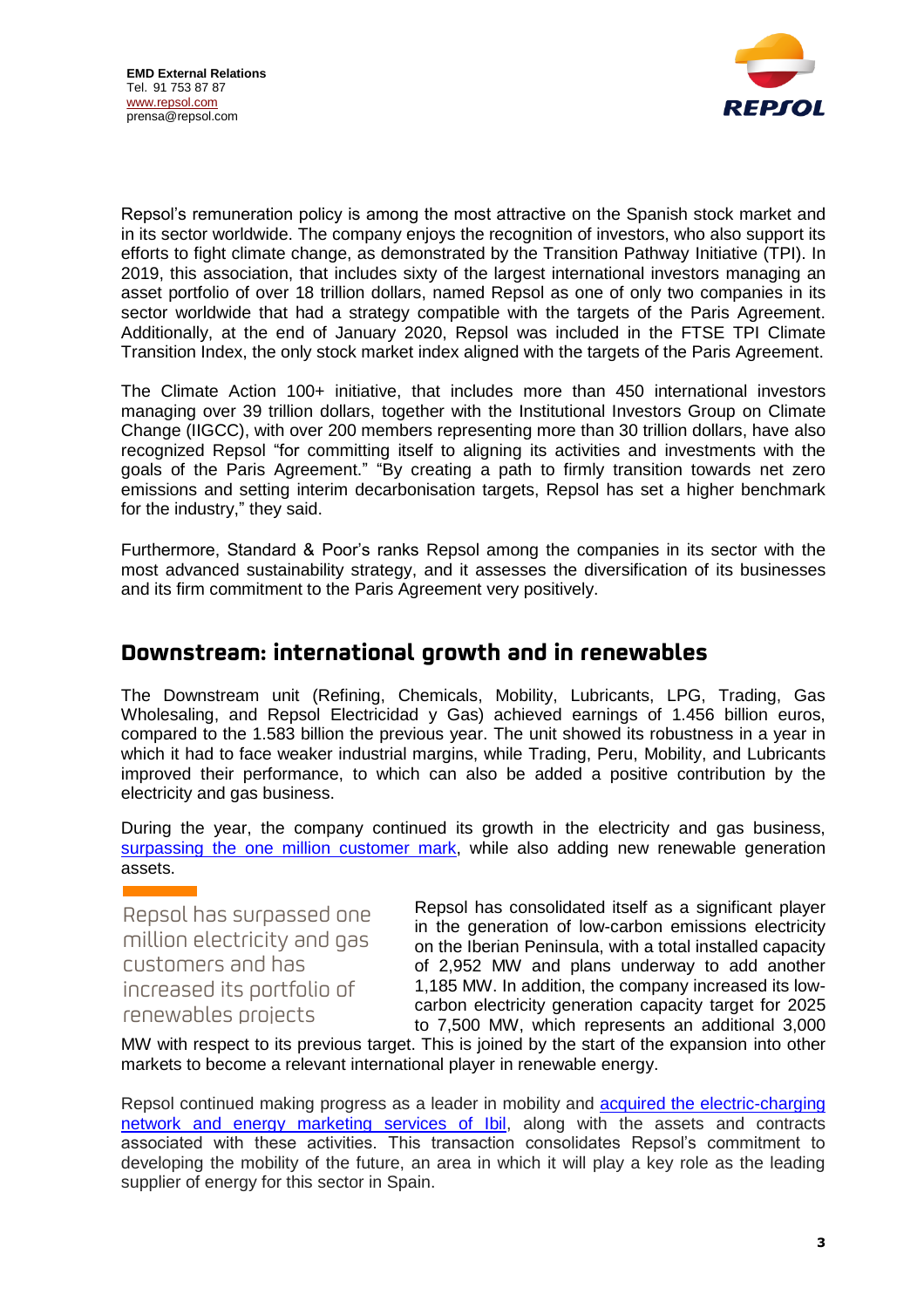

In this same vein, Repsol opened the first [ultra-fast charging points](https://www.repsol.com/en/press-room/press-releases/2019/repsol-opens-the-most-powerful-electric-vehicle-charging-station-in-europe.cshtml) for electric vehicles in Spain at two of its service stations. They make it possible to recharge the batteries of vehicles that support its maximum power in five to ten minutes, a time similar to that needed for conventional refuelling. One of them, in Ugaldebieta (Vizcaya), has the most powerful charging points in Europe.

The lubricants business advanced in its international growth plan after signing, in late September, an agreement to [acquire 40% of the United Oil Company lubricants company,](https://www.repsol.com/en/press-room/press-releases/2019/repsol-boosts-its-asian-expansion-with-the-purchase-of-40-of-united-oil-company.cshtml) which will produce and distribute Repsol products in Singapore, Indonesia, Malaysia and Vietnam. This agreement will enable Repsol to increase its presence in Southeast Asia, one of the largest and fastest-growing lubricants markets in the world.

For its part, the chemicals business progressed in the implementataion of its differentiation strategy with the launch of new products like polymers for 3D printing and polyolefins manufactured from plastic waste. This business will also contribute decisively to a more decarbonized economy, with a strong emphasis on efficiency in its industrial processes and oriented towards the circular economy, with the goal of achieving 20% recycled content in its total polyolefins by 2030.

The chemicals business will emphasize efficiency and be oriented towards the circular economy

In refining, Repsol has carried out scheduled shutdowns in the Cartagena, Bilbao, A Coruña, and Puertollano refineries to incorporate technological, energy efficiency, and safety improvements. This work has served to ensure the maximum availability of its facilities for the entry into force, on January 1, 2020, of the new International Maritime Organization (IMO) regulations, which will benefit Repsol competitively. This business will also play a considerable role in the decarbonization of the company, with a further reduction of direct emissions of 25% by 2025 which is added to the 23% cut in  $CO<sub>2</sub>$  emissions achieved between 2010 and 2017. Furthermore, Repsol will integrate renewable energy in the refining operations through the production of green hydrogen and the use of electricity of renewable origin for its industrial processes.

## **Upstream: prioritizing value creation**

The Upstream unit (Exploration and Production) earned 1.050 billion euros, compared with the 1.325 billion recorded in 2018. The business demonstrated its capacity for adaptation and flexibility in confronting a context of lower crude and gas prices.

Repsol's production totalled 709,000 barrels of oil equivalent per day, in line with the 715,000 barrels of the previous year. The impact of the interruptions in Libya were offset by new barrels obtained from the connection of wells in Marcellus (United States), Duvernay (Canada) and Akacias (Colombia), and by active management of the portfolio which included the acquisition of Mikkel (Norway) and of [Equinor's stake in Eagle Ford \(United States\).](https://www.repsol.com/en/press-room/press-releases/2019/repsol-buys-equinor-stake-in-eagle-ford.cshtml)

To this we must add the beginning of production at Buckskin, a project located in the Gulf of Mexico in the United States, which in its initial phase has reached a volume of 30,000 barrels of oil per day. This was achieved months earlier than anticipated and with a cost reduction of 40% compared to the original project.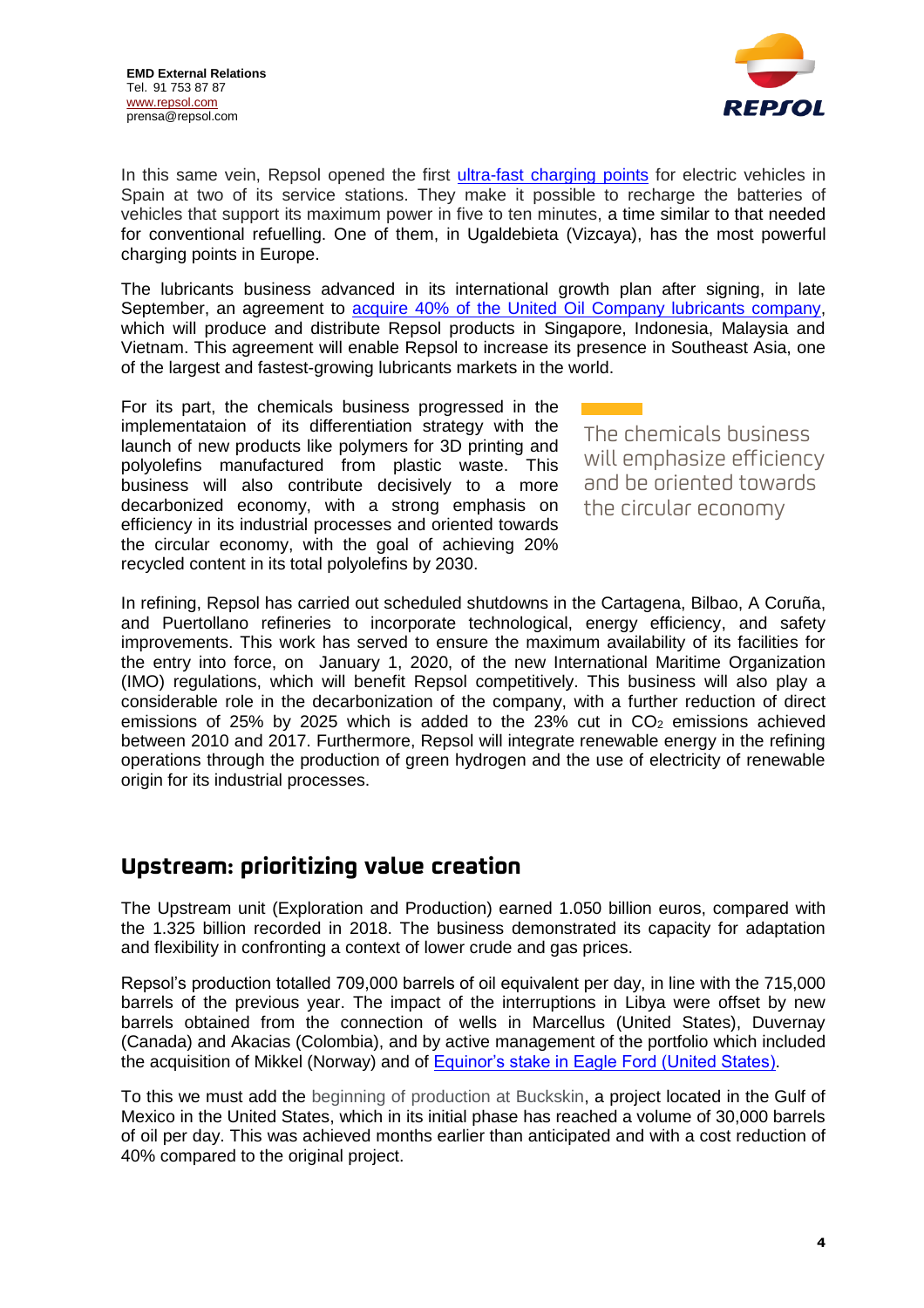

Regarding the exploration activity, the discovery made in the Sakakemang block, in [Indonesia,](https://www.repsol.com/en/press-room/press-releases/2019/repsol-makes-largest-gas-discovery-indonesia-past-eighteen-years.cshtml) considered one of the largest in the world in all of 2019, is noteworthy. This is also that country's largest gas discovery in the past 18 years, with a preliminary estimate of at least two trillion cubic feet (TCF) of recoverable resources.

To reach the decarbonization targets set by Repsol, the Upstream unit will orient its portfolio to compliance with the Paris Agreement. This will entail prioritizing value generation over production growth, while maintaining flexibility as the strategic axis of the business, placing the emphasis on rotation and improvement of the asset portfolio and on cash generation.

| The Upstream business will  | The company will maintain the balance between gas<br>and oil reserves, with a vision of gas as energy for |
|-----------------------------|-----------------------------------------------------------------------------------------------------------|
| prioritize value generation | the energy transition, and also taking into account<br>the active role that oil must play in a more       |
| over production growth      | decarbonized world.                                                                                       |

To evaluate each and every one of its future exploration or production decisions, Repsol is applying an oil and gas price curve compatible with the Paris Agreement.